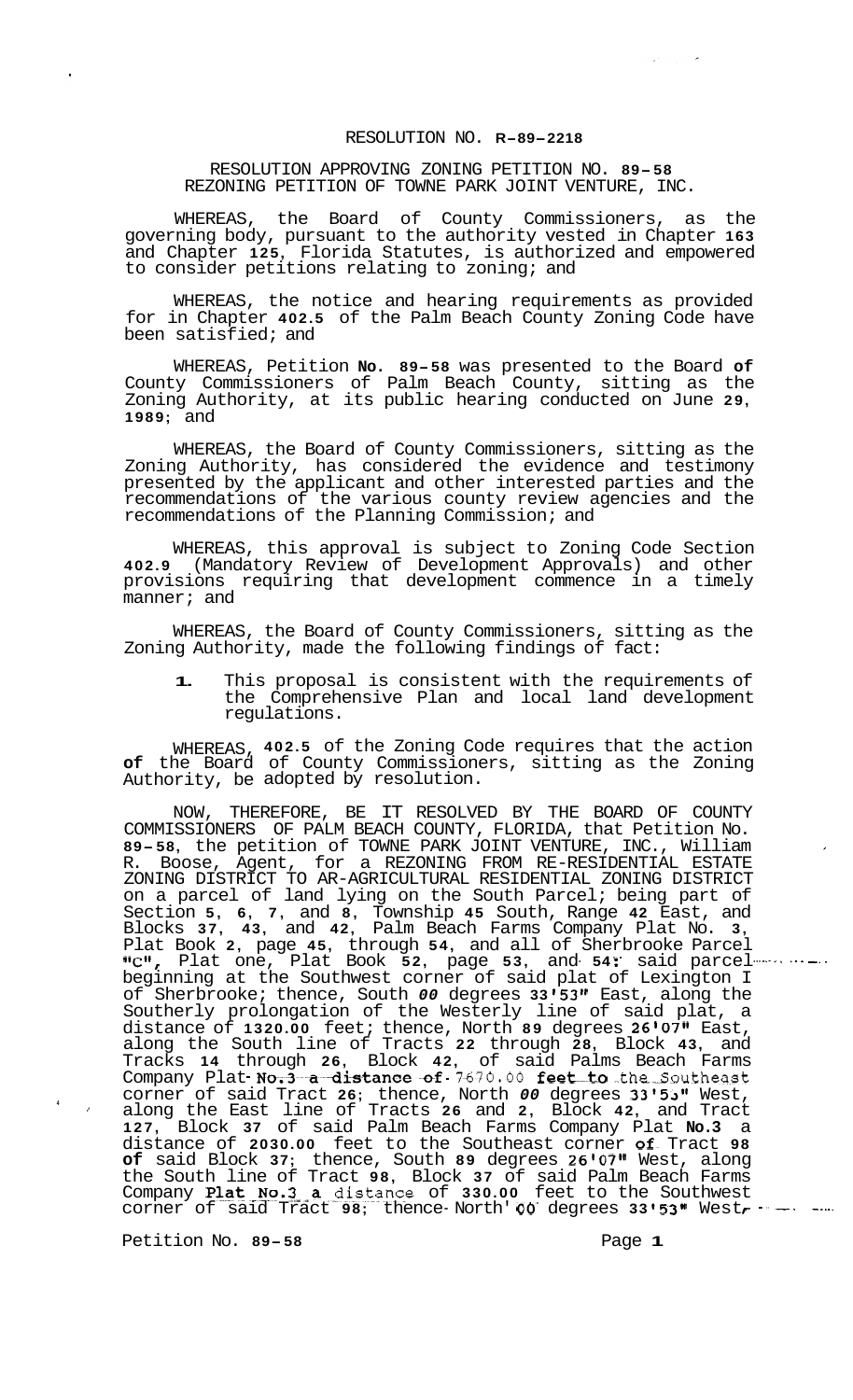**along the West line of said Tract 98, a distance of 690.00 feet to the Southwest corner of said Tract 95 of said Block 37; thence North 89 degrees 26'07" East, along the South line of said Tract 95, a distance of 330.00 feet to the Southeast corner of said Tract 95; thence, North** *00* **degrees 33 '53" West, along the East line of Tracts 95 and 66 of said Block 37, a distance of 1320.00 feet to the Northeast corner of said Tract 66; thence, south 89 degrees 26v0711 West, along the North line of Tracts 66 through** *76,* **Block 37 of said Palm Beach Farms Company Plat No.3, a distance of 3350.88 feet; thence, South** *00*  **degrees 33@5318 East, a distance of 45.00 feet to the Northeast corner of the North portion of Greenbriar I of Sherbrooke; thence, South 20 degrees 2710111 East, along the Easterly line of said plat, a distance of 358.12 feet: thence, South 24 degrees 34@01\*l East, along said line, a distance of 259.48 feet to the Southeast corner of said North portion; thence South 07 degrees 4411211 East, a distance of 856.46 feet: thence, North 63 degrees 5313211 East, a distance of 1223.38 feet: thence, South 84 degrees 37t2011 East, a distance of 236.33 feet: thence, South 36 degrees 13l57lI East, a distance of 172.05 feet: thence, South 45 degrees 42'50" West, a distance of**  862.93 feet: thence, South 89 degrees 18'19" West, along the **northerly line of said plat of Sherbrooke Parcel IrC\*I Plat One, a distance of 620.00 feet; thence, North 75 degrees 45'48" West, along said line, a distance of 132.86 feet to the Northwest corner of said plat; thence, South 06 degrees 29'13" East, along the Westerly line of said plat, a distance of 897.61 feet: thence, South** *00* **degrees 3315381 East, along said line, a distance of 158.00 feet to the Southwest corner of said plat: thence, South 89 degrees 2680711 West, along the South line of Greenbriar I of Sherbrooke and along the South line of Lexington I of Sherbrooke a distance of 4813.11 feet to the Point of Beginning; Together with: North Parcel; being a part of said Section 6, and part of Lot 3, Tract 42, Palm Beach Fams Company Plat No. 13, Plat Book 6, page 98, and part of Block 36,and said Palm Beach Farms Company Plat No. 3., beginning at the Northwest corner of said plat of Lexington I, thence, North 89 degrees 26l07" East, along the Northerly line of said plat, a distance of 1399.71 feet: thence, North 01 degree 48'19" East, a distance of 82.78 feet: thence, South 88 degrees 1114111 East, a distance of 135.00 feet; thence, North 01 degree 48119t1 East, along a line parallel with, and 60.00 feet Westerly of, as measured at right angles to the Westerly line of Lot 32, St. Andrews of Sherbrooke in Plat Book 37, page 100 through 102, a distance of 2228.00 feet; thence, North 38 degrees 03t4311 West, a distance of 619.84 feet: thence, North 30 degrees 2614181 West, a distance of 855.00 feet to a point being South 60 degrees 33'19" West a distance of 25.00 feet from the most Southerly corner of the right-of-way for Angus Road thence, North 29 degrees 26141v1 West, along a line parallel with, and 25.00 feet Southwesterly of, as measured at right angles to the Southwesterly line of Lot 23 of said plat, a distance of 270.00 feet to a point being South 60 degrees 33'19" West a distance of 25.00 feet from the most westerly**  corner of said Lot 23; thence, South 60 degrees 33'19" West, a distance of 50.00 feet; thence, North 29 degrees 26'41" West, a distance of 250.00 feet: thence, North 17 degrees 05'15" East, **a distance of 639.46 feet to the North line of the Northeast 1/4 of said Section 6, thence, North 87 degrees 54l29" West, along said line, a distance of 99.55 feet to the North 1/4 corner of said Section 6: thence, North 04 degrees 55'0111 West, along the East line of Lot 3, Tract 42 of said Palm Beach Farms Company Plat No. 13, a distance of 1467.31 feet; the Northerly prolongation of said line intersects at the South 1/4 corner of Section 31, Township 44 South, Range 42 East: thence, North 88 degrees 00'01" West, along the South** 

**Petition No. 89-58 Page 2 Page 2**